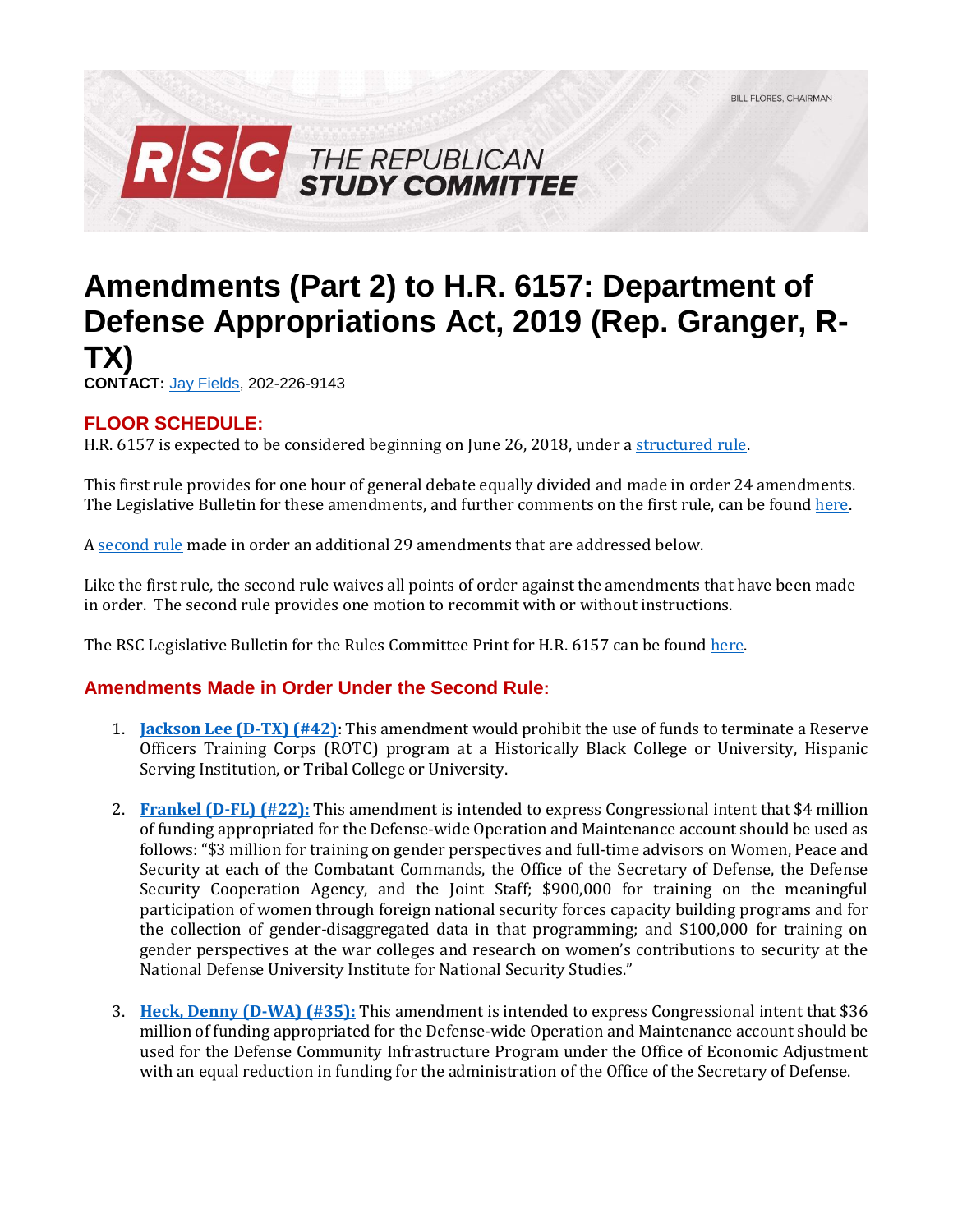- 4. **[Hastings, Alcee \(D-FL\) \(#31\):](https://amendments-rules.house.gov/amendments/HASTFL_065_xml625180956235623.pdf)** This amendment is intended to express Congressional intent that \$5 million of funding appropriated for the Defense-wide Operation and Maintenance account should be used for "the training and retention of cybersecurity professionals."
- 5. **[Lynch \(D-MA\) \(#62\):](https://amendments-rules.house.gov/amendments/LYNCH_093_xml620181740104010.pdf)** This amendment is intended to express Congressional intent that \$10 million of funding appropriated for the Defense-wide Operation and Maintenance account should be used to increase funding for the Defense POW/MIA Accounting Agency and reduce funding for the Office of the Secretary of Defense by the same amount.
- 6. **[Kuster, Ann \(D-NH\) \(#104\):](https://amendments-rules.house.gov/amendments/KUSTER_077_xml625181619571957.pdf)** This amendment would increase funding by \$1 million for the Defensewide Operation and Maintenance account, with the intent that it be used for "the Defense Advisory Committee on Investigations, Prosecution, and Defense of Sexual Assault in the Armed Forces (DAC-IPAD) for additional staff to conduct a first-ever review of collateral misconduct and disciplinary actions brought against survivors of sexual assault," and would reduce funding by \$2.1 million for the DOD Acquisition Workforce Development Fund.
- 7. **[Gallagher \(R-WI\) \(#54\):](https://amendments-rules.house.gov/amendments/GALLWI_056_xml620182127152715.pdf)** This amendment would increase funding by \$23.8 million for the Navy's Weapons Procurement account, with the intent that it be used for "Navy AIM-120D missile procurement by \$23.8M to help meet IndoPACOM required critical capabilities and match the Housepassed authorization in the FY 2019 NDAA," and reduce funding for the Defense-wide Operation and Maintenance account by the same amount.
- 8. **[Gallagher \(R-WI\) \(#53\):](https://amendments-rules.house.gov/amendments/GALLWI_057_xml62018212801281.pdf)** This amendment would increase funding by \$33 million for the Air Force Missile Procurement account, with the intent that it be used for "Air Force AIM-120D missile … to help meet IndoPACOM required critical capabilities and match the House-passed authorization in the FY 2019 NDAA," and reduce funding for the Defense-wide Operation and Maintenance account by the same amount.
- 9. **[Hudson \(R-NC\) \(#68\):](https://amendments-rules.house.gov/amendments/HUDSON_052_xml625181857595759.pdf)** This amendment would increase funding by \$5 million for the Defense-wide Operation and Maintenance account, with the intent that it be used for "for additional training of Special Operations Forces," and reduce funding by \$7 million for the Defense-wide Research, Development, Test and Evaluation account.
- 10. **[Welch \(D-VT\) \(#100\):](https://amendments-rules.house.gov/amendments/Welch095%20amend625181819481948.pdf)** This amendment would increase operation and maintenance funding for the Defense Health Program by \$1 million, with the intent that it be used to "improve coordination between DoD and the VA as both agencies study the effects of toxic exposure to burn pits," and reduce funding for the Defense-wide Operations and Maintenance account by \$1.3 million.
- 11. **[Nolan \(D-MN\) \(#127\):](https://amendments-rules.house.gov/amendments/NOLAN_106_xml622181133533353.pdf)** This amendment would increase funding for the Defense Health Program by \$6 million, with the intent that it be used for the Department of Defense's Lung Cancer Research Program, and reduce funding for the Defense-wide Operations and Maintenance account by the same amount.

Conservatives may be concerned that the Congressionally Directed Medical Research Program (CDMRP) is already funded at \$752 million, while the president's budget request is zero. According to [CRS](http://www.crs.gov/Reports/IF10349?source=search&guid=0e87c51078bc4599ab29d3c961428341&index=0), "Members of Congress are frequently lobbied to support adding funding to the annual defense appropriation for medical research on a wide variety of diseases and topics." While medical research is a laudable activity, some conservatives may be concerned that many of the programs funded within the CDMRP are not for military-specific conditions and are duplicative of the type of [research done](https://report.nih.gov/categorical_spending.aspx) at the National Institutes of Health (NIH). According to [Taxpayers for Common](http://public.cq.com/docs/weeklyreport/weeklyreport-000004132596.html)  [Sense](http://public.cq.com/docs/weeklyreport/weeklyreport-000004132596.html), "These programs are clearly earmarks and therefore take money away from other necessary Defense Department functions."

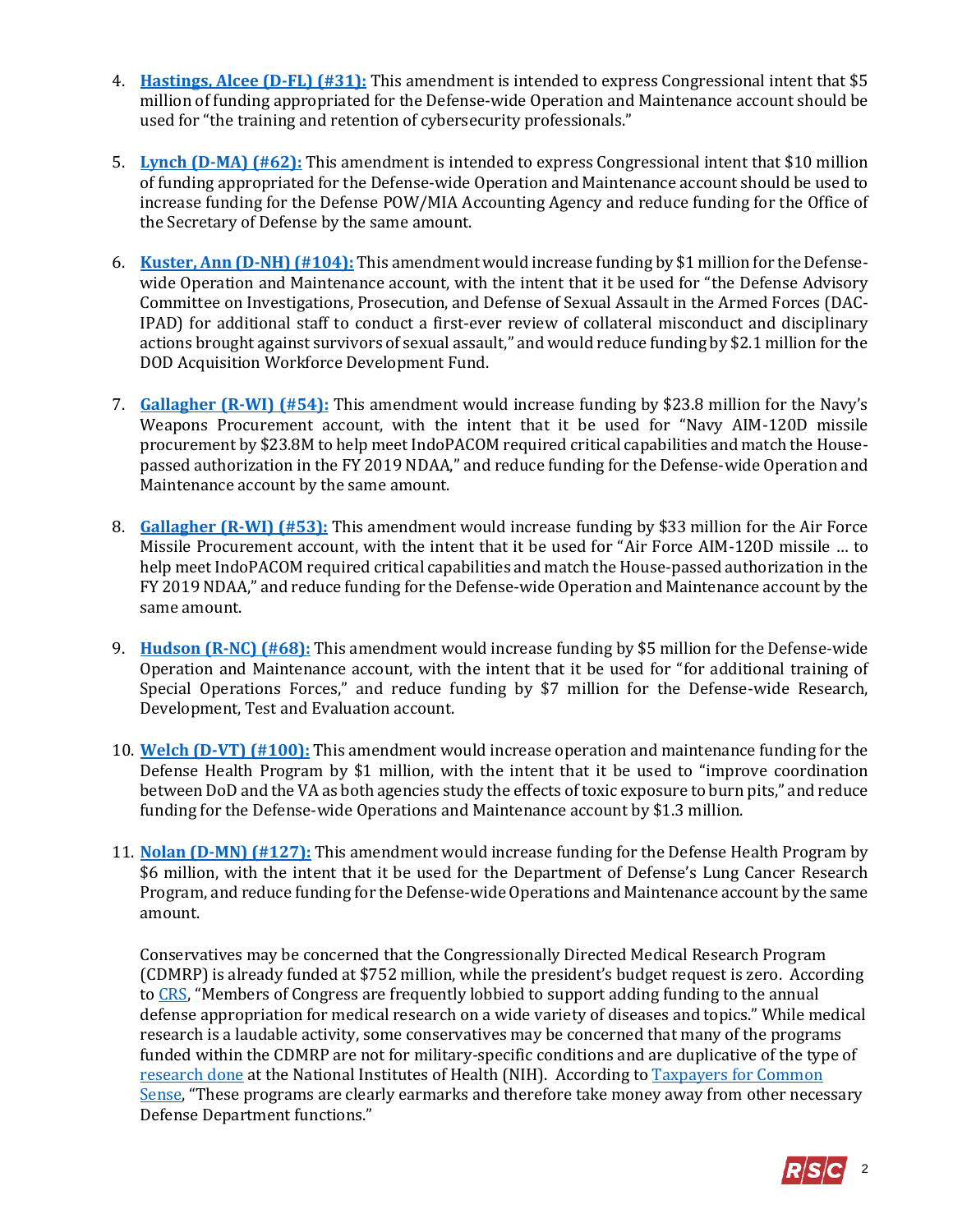- 12. **[Gabbard \(D-HI\) \(#120\):](https://amendments-rules.house.gov/amendments/GABBAR_175_xml_v262518130556556.pdf)** This amendment would increase funding for the Defense Health Program by \$1 million, with the intent that it be used for open air burn pits research, and reduce funding for the Defense-wide Operations and Maintenance account by the same amount.
- 13. **[Delaney \(D-MD\) \(#14\):](https://amendments-rules.house.gov/amendments/Delaney%20Fisher%20House625181128452845.pdf)** This amendment would increase funding by \$5 million for the Fisher House Foundation, and reduce funding by \$8.3 million for the Defense-wide Operation and Maintenance account.

The underlying bill would already provide \$5 million for Fisher Houses that provide free housing to the families of wounded warriors while they are receiving hospital treatment. The bill also allows the transfer of \$11 million from each of three Operation and Maintenance accounts for the Navy, Army, and the Air Force to their central funds established for Fisher Houses and Suites.

Some conservatives may be concerned that this is an appropriation of a specific amount of funding directed to an entity without using a statutory or administrative formula or competitive award process. Some conservatives may believe that this violates the Republican Conference's moratorium on earmarks, if not technically, at least in spirit.

14. **[Jackson Lee \(D-TX\) \(#44\):](https://amendments-rules.house.gov/amendments/JACKSO_304_xml620181943284328.pdf)** This amendment would increase funding for the Defense Health Program account by \$10 million, with the intent that it be used to address Triple Negative Breast Cancer research, and Reduces funding for Procurement, Defense-Wide, by the same amount.

Conservatives may be concerned that the Congressionally Directed Medical Research Program (CDMRP) is already funded at \$752 million, while the president's budget request is zero. According t[o CRS](http://www.crs.gov/Reports/IF10349?source=search&guid=0e87c51078bc4599ab29d3c961428341&index=0), "Members of Congress are frequently lobbied to support adding funding to the annual defense appropriation for medical research on a wide variety of diseases and topics." While medical research is a laudable activity, some conservatives may be concerned that many of the programs funded within the CDMRP are not for military-specific conditions and are duplicative of the type of [research done](https://report.nih.gov/categorical_spending.aspx) at the National Institutes of Health (NIH). According to [Taxpayers for Common Sense](http://public.cq.com/docs/weeklyreport/weeklyreport-000004132596.html), "These programs are clearly earmarks and therefore take money away from other necessary Defense Department functions."

- 15. **[Clark, Katherine \(D-MA\) \(#139\):](https://amendments-rules.house.gov/amendments/CLARMA_045_xml626181435453545.pdf)** This amendment is intended to express Congressional intent that \$14.4 million of funding appropriated for the Defense-wide research, development, test and evaluation account be used for "supporting DOD innovation."
- 16. **[Crawford \(R-AR\) \(#85\):](https://amendments-rules.house.gov/amendments/CRAWFO_049_xml625181633223322.pdf)** This amendment is intended to express Congressional intent that \$1 million of funding appropriated to the Research, Development, Test and Evaluation, Defense-Wide, account be used for explosive ordnance disposal equipment upgrades and technology enhancements."
- 17. **[Suozzi \(D-NY\) \(#111\):](https://amendments-rules.house.gov/amendments/SUOZZI_040_xml621181428492849.pdf)** This amendment is intended to express Congressional intent that \$1 million of funding appropriated to the Research, Development, Test and Evaluation, Defense-Wide, account be used for " Removal of national interest determination requirements for certain entities."
- 18. **[Langevin \(D-RI\) \(#58\):](https://amendments-rules.house.gov/amendments/LANGEV_099_xml621180857225722.pdf)** This amendment is intended to express Congressional intent within funding appropriated to the Research, Development, Test and Evaluation, Defense-Wide, account, funding for the Strategic Capabilities Office be reduced by \$50 million and reallocated for directed energy

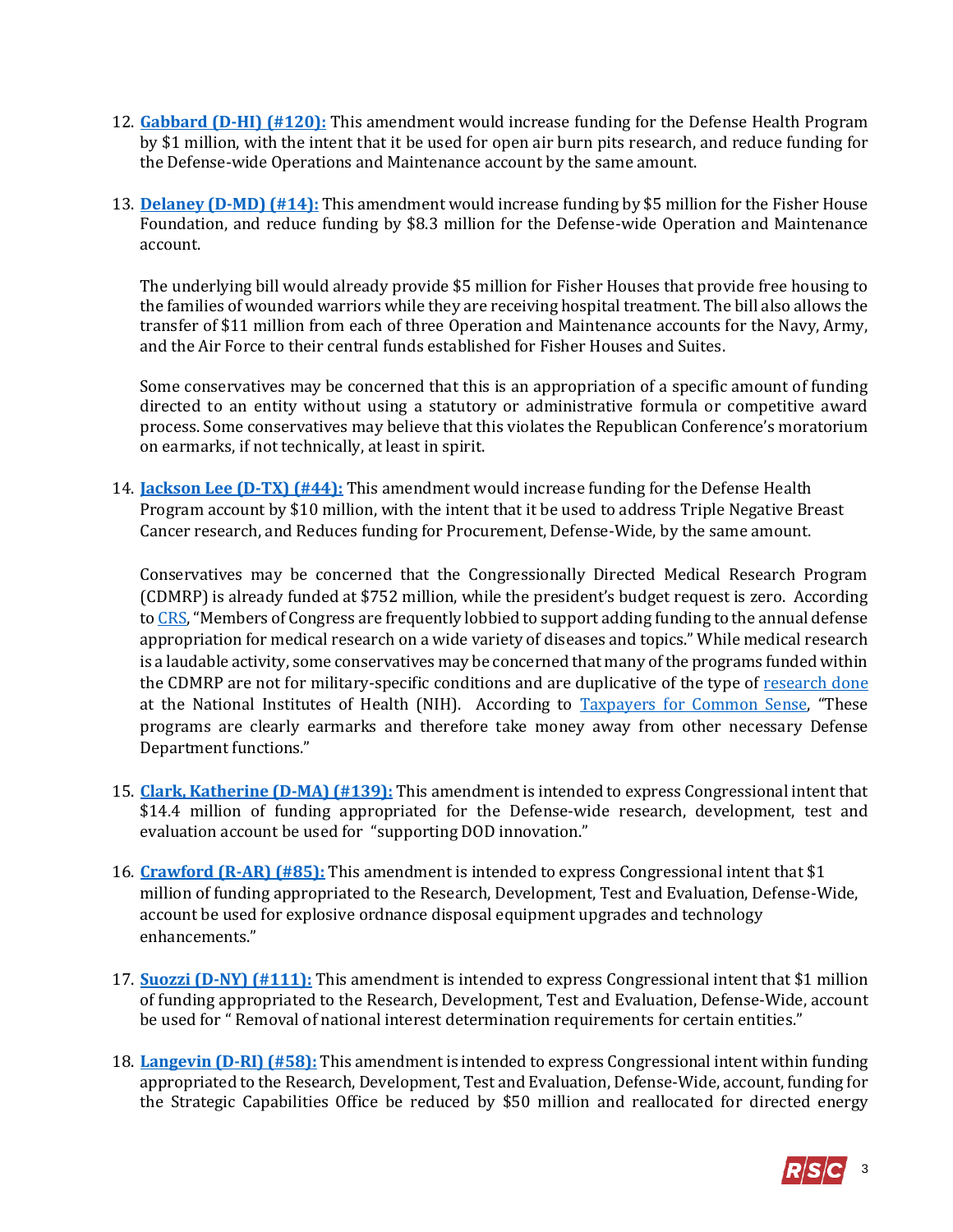solutions for boost phase missile defense, specifically the DPAL program with Technology Maturation Initiatives.

- 19. **[Cheney \(R-WY\) \(#96\):](https://amendments-rules.house.gov/amendments/CHENEY_076_xml625181021102110.pdf)** This amendment is intended to express Congressional intent that within funding appropriated to the Research, Development, Test and Evaluation, Defense-Wide, account, funding for the Ground-based Midcourse Defense (GMD) system be reduced by \$25 million and reallocated to Ballistic Missile Defense System (BMDS) Space Programs to begin work on the Missile Defense Space Tracking System.
- 20. **[Cheney \(R-WY\) \(#97\):](https://amendments-rules.house.gov/amendments/CHENEY_072_xml621180915451545.pdf)** This amendment is intended to express Congressional intent that within funding appropriated to the Research, Development, Test and Evaluation, Defense-Wide, account, funding for Sea Based X-Band Radar be reduced by \$20 million and reallocated to Technology Maturation Initiatives for Laser Scaling boost phase efforts.
- 21. **[Langevin \(D-RI\) \(#57\):](https://amendments-rules.house.gov/amendments/LANGEV_100_xml%20v2625181456385638.pdf)** This amendment would increase funding for the Research, Development, Test and Evaluation, Defense-Wide, account by \$10 million, with the intent that it be used to for the DOD Cyber Scholarship Program within the Information Systems Security Program, and decrease the Air Force's Research, Development, Test and Evaluation account by the same amount, with the intent that the reduction be applied to Next Generation Air Dominance program.

Some conservatives may believe such education programs would be more appropriately funded in a non-defense appropriations measure and that funding in the DOD Appropriations bill should be used to provide for the readiness of soldiers in harms' way.

- 22. **[Esty \(D-CT\) \(#126\):](https://amendments-rules.house.gov/amendments/ESTY_081_xml625181657435743.pdf)** This amendment would increases the amount of funding allocated within the appropriation to the Defense-wide Operation and Maintenance account to the Sexual Assault Special Victims' Counsel Program from \$35 million to \$37 million.
- 23. K**[elly \(D-PA\) \(#123\):](https://amendments-rules.house.gov/amendments/KELLPA_061_xml622180950545054.pdf)** This amendment would prohibit the use of funds for the transfer of personnel security and background investigation functions from the Office of Personnel Management (OPM) to the Department of Defense (DOD).

The FY 2018 NDAA provided for the phased transfer of 70 percent of the background check caseload from the OPM to the DOD. The Office of Management and Budget (OMB) recently released a plan for [reorganizing](https://www.performance.gov/GovReform/Reform-and-Reorg-Plan-Final.pdf#page=117) many federal agencies and their functions. That plan includes a proposal to transfer the remaining caseload of personnel security and background investigation functions from the Office of Personnel Management to the Department of Defense. According to OMB, under the current OPM system, "The background investigation inventory has risen to approximately 725,000; the average Top Secret background investigation takes four times longer than the target completion date; and costs have risen more than 40 percent since Fiscal Year 2014."

- 24. **[Foster \(D-IL\) \(#125\):](https://amendments-rules.house.gov/amendments/FOSTER_109_xml6221809060565.pdf)** This amendment would prohibit the use of funds to develop a space-based ballistic missile intercept layer.
- 25. **[Gallego \(AZ\) \(#93\):](https://amendments-rules.house.gov/amendments/GALLAZ_103_xml62518190223223.pdf)** This amendment would Prohibits the use of funds in this bill to procure any good or service or enter into any contract with the Chinese companies ZTE and Huawei.

[Section 880 off the House-passed National Defense Authorization Act of 2019](https://www.congress.gov/115/crpt/hrpt676/CRPT-115hrpt676.pdf#page=193) would, according to the House Committee Report, provide that, not later than January 1, 2021, no government agency may procure or obtain, nor extend or renew a contract to procure or obtain, nor enter into a contract with an entity that uses covered telecommunications equipment or services with any covered entity. This would include Huawei Technologies Company and ZTE. According to a Statement of